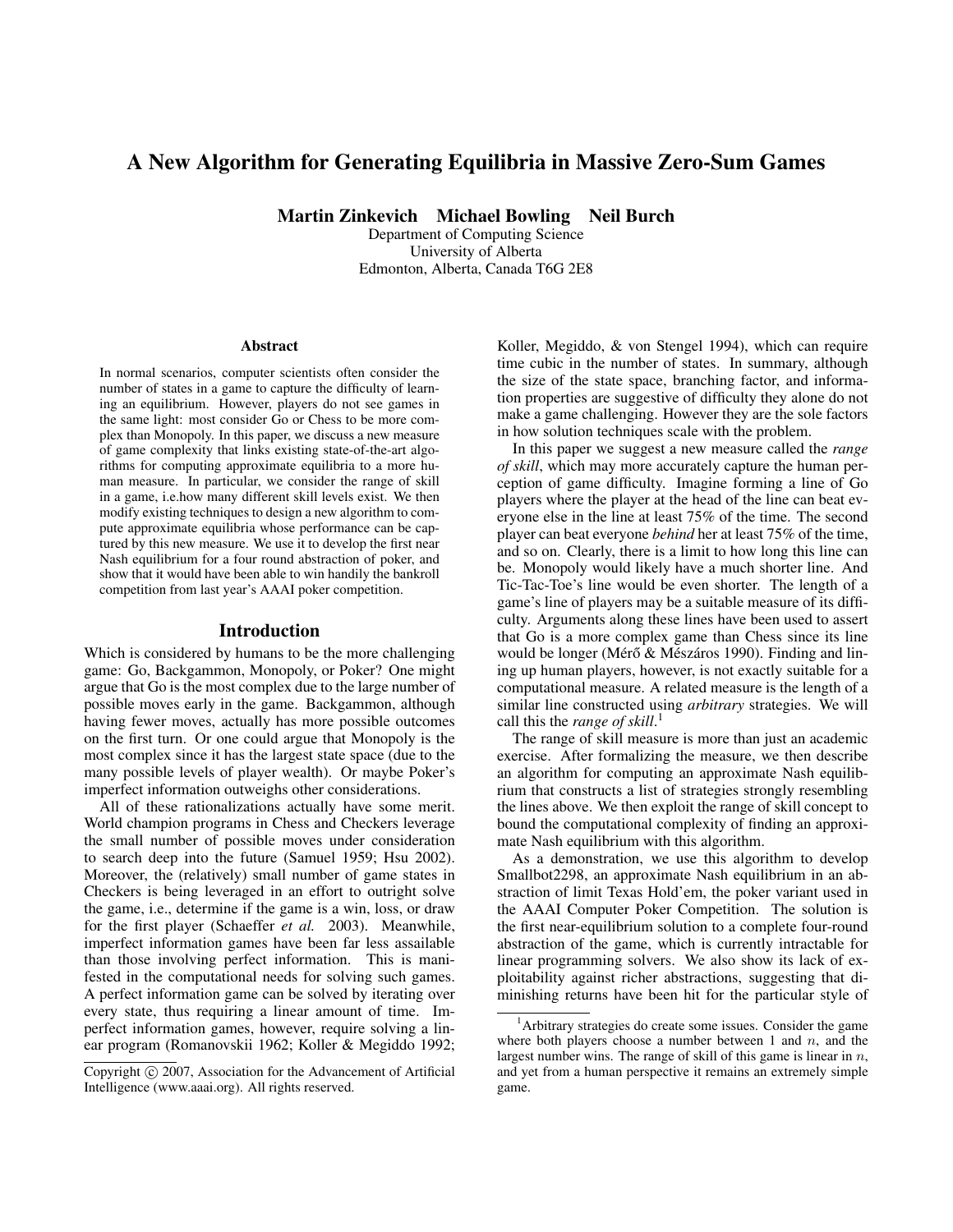abstraction. Finally, we play the strategy against the "bots" from the 2006 AAAI Computer Poker Bankroll Competition, showing that it would have won the competition had it been entered.

### Foundations

We begin with some basic definitions in order to arrive at a formalization of the range of skill measure. For any set S, define  $\Delta(S)$  to be the set of all distributions over S. In general, a two player zero-sum game G can be represented by a pair of strategy sets  $S_1$  and  $S_2$  and utility function  $u$ :  $S_1 \times S_2 \rightarrow \mathbf{R}$ , which we extend in the natural way by the linearity of utilities to  $S_1 \times \Delta(S_2)$ ,  $\Delta(S_1) \times S_2$ , and  $\Delta(S_1) \times$  $\Delta(S_2)$ . For every outcome  $(s_1, s_2) \in (S_1 \times S_2)$ , the utility for the first player is  $u(s_1, s_2)$  and the utility for the second player is  $-u(s_1, s_2)$ . In addition, we say that the game is **symmetric** if  $S_1 = S_2$  and  $u(s_1, s_2) = -u(s_2, s_1)$ .

Given a game  $G = (S_1, S_2, u), G' = (S_1', S_2', u')$  is a **restricted game** if and only if  $S'_1 \subseteq S_1$ ,  $S'_2 \subseteq S_2$ , and  $s_1 \in S'_1, s_2 \in S'_2, u'(s_1, s_2) = u(s_1, s_2).$ 

A Nash equilibrium is a pair of strategies,<sup>2</sup> ( $\sigma_1, \sigma_2$ )  $\in$  $\Delta(S_1) \times \Delta(S_2)$  such that:

$$
u(\sigma_1, \sigma_2) \ge \max_{\sigma_1' \in \Delta(S)} u(\sigma_1', \sigma_2)
$$
 (1)

$$
u(\sigma_1, \sigma_2) \le \min_{\sigma_2' \in \Delta(S)} u(\sigma_1, \sigma_2'). \tag{2}
$$

In other words, neither player can increase their utility by changing their strategy. For any other Nash equilibrium  $(\sigma'_1, \sigma'_2), u(\sigma'_1, \sigma'_2) = u(\sigma_1, \sigma_2)$ , and this is called the value of the game  $v(G)$ . This value can be thought of as the amount of utility the first player should expect to get by playing the game. Note that playing  $\sigma_1$  guarantees the first player at least the value of the game (similarly playing  $\sigma_2$ ) guarantees player two at least  $-v(G)$ ).

An  $\epsilon$ -Nash equilibrium is a pair of strategies  $(\sigma_1, \sigma_2)$ such that:

$$
u(\sigma_1, \sigma_2) + \epsilon \ge \max_{\sigma_1' \in \Delta(S)} u(\sigma_1', \sigma_2)
$$
 (3)

$$
u(\sigma_1, \sigma_2) - \epsilon \le \min_{\sigma_2' \in \Delta(S)} u(\sigma_1, \sigma_2') \tag{4}
$$

An  $\epsilon$ -Nash equilibrium also has the property that playing  $\sigma_1$ guarantees the first player a utility of  $v(G) - \epsilon$ .

We can now state the definition of our proposed measure.

Definition 1 *Given a zero-sum symmetric game* G *with utility* u, define a list of strategies  $\sigma_1, \ldots, \sigma_N$  to be an  $\epsilon$ **-ranked** *list* if for all  $i > j$ ,  $u(\sigma_i, \sigma_j) > \epsilon$ . The **range of skill** or  $ROS_{\epsilon}(G)$  *is the length of the longest*  $\epsilon$ -ranked list.

### The Algorithm

Range of skill gives a measure of game difficulty that depends more on the game's strategic choices than various descriptors of its size. In this section we turn the measure's intuition into an algorithm. The resulting algorithm's computational complexity also depends more on the game's strategic choices than more common bounds focused on its size.

Let the best-response oracle for the first player to be an oracle that, given  $\sigma_2$ , computes a strategy  $BR(\sigma_2) \in S_1$ such that:

$$
u(BR(\sigma_2), \sigma_2) = \max_{s_1' \in S} (s_1', \sigma_2)
$$
 (5)

The best-response oracle for the second player is defined similarly. All of the algorithms in this section assume such an oracle exists and can be computed efficiently.

Our algorithm builds on the ideas of McMahan and colleagues (McMahan, Gordon, & Blum 2003) and their Double Oracle Algorithm. In particular, they maintain a set of strategies for each player which they extend using a best response oracle.

Algorithm 1: (Double Oracle Algorithm) (McMahan, Gordon, & Blum 2003)

- 1. Initialize  $S'_1 \subseteq S_1$  and  $S'_2 \subseteq S_2$ . These could be arbitrary singletons.
- 2. Repeat until satisifed.
- (a) Find a Nash equilibrium  $(\sigma_1, \sigma_2)$  in the restricted game  $G = (S_1^{\prime}, S_2^{\prime}, u)$ .
- (b) Compute  $BR(\sigma_1)$  and add it to  $S'_2$ .
- (c) Compute  $BR(\sigma_2)$  and add it to  $S'_1$ .
- 3. Return  $(\sigma_1, \sigma_2)$ .

The algorithm eventually converges, but may have to generate every strategy in the game. There is also a similarity to earlier work on the Lemke-Howson algorithm (Lemke & Howson 1964) and constraint generation (Gilmore & Gomory 1960; Dantzig & Wolfe 1960).

At the highest level, our goal is to be more particular while generating strategies. In particular we want to insure the sequence of strategies generated satisfy the conditions on the range of skill, hence limiting the total number of strategies required to be generated. The primary idea behind our research is the concept of a *generalized best response*.

**Definition 2** *Given a game*  $G = (S_1, S_2, u)$ *, a generalized* **best response** to a set of strategies  $S'_1 \subseteq S_1$  is a strategy  $\sigma'_2 \in \Delta(S_2)$  such that  $(\sigma'_1, \sigma'_2)$  is a Nash equilibrium in the *restricted game*  $G = (\dot{S}'_1, \dot{S}_2, u)$ *. Define*  $\sigma'_1$  to be one of the  ${\bf s}$ afest  $S_1'$  mixed strategies. If  $(\sigma_1',\sigma_2')$  is instead part of an  $\epsilon$ *Nash equilibrium, it is an*  $\epsilon$  *generalized best response.* 

Notice that a generalized best response is actually an equilibrium strategy of a restricted game. Therefore it can actually be a mixed strategy in more than just the trivial circumstances.

A generalized best response can be computed in two ways. The first is by using a linear program, similar to the techniques of Koller and Meggido (Koller & Megiddo 1992). However, a simpler technique is to use basically half of the Double Oracle Algorithm.

<sup>&</sup>lt;sup>2</sup>We will use s to denote pure strategies and  $\sigma$  to represent randomized strategies.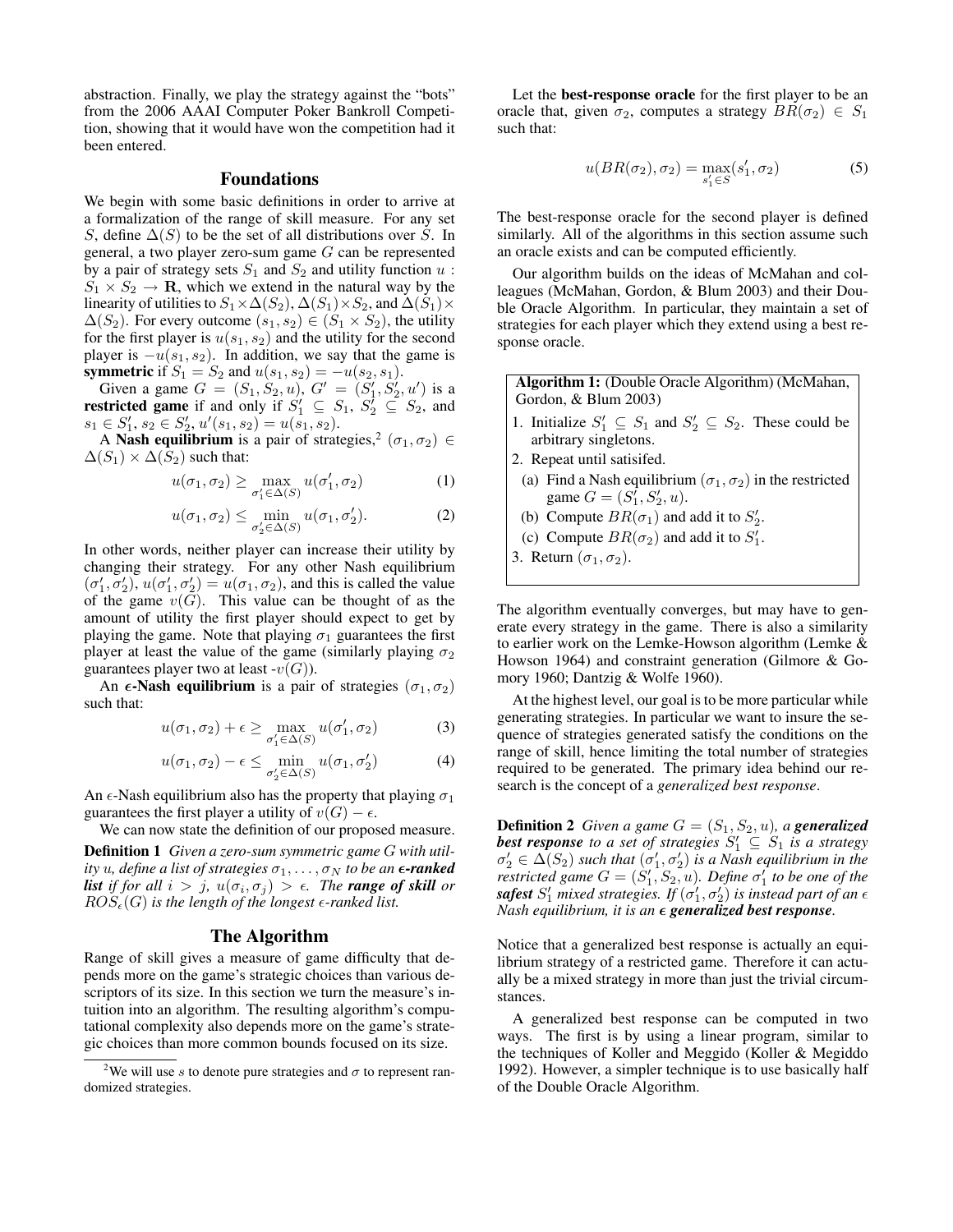#### Algorithm 2: (Generalized Best Response I)

- 1. Given  $S'_1 \subseteq S_1$ , initialize  $S'_2 \in S_2$  arbitrarily.
- 2. Repeat until satisfied.
- (a) Find a Nash equilibrium  $(\sigma_1, \sigma_2)$  to  $G =$  $(S'_1, S'_2, u).$
- (b) Compute  $BR(\sigma_1)$  and add it to  $S'_2$ .
- 3. Return  $\sigma_2$ .

In the limit, the above algorithm computes a Nash equilibrium of the game  $(S'_1, S_2, u)$ . It also can be used to return an  $\epsilon$ -generalized best response of arbitrary precision  $\epsilon$ .

We can now define our algorithm. For the sake of simplicity, and to make our theoretical results simpler, we will focus on defining it for symmetric games.

Algorithm 3: (Range-Of-Skill Algorithm)

- 1. Initialize  $\Sigma' \subseteq \Delta(S)$  as a singleton.
- 2. Repeat until satisfied.
- (a) Find an  $\epsilon'$ -generalized best response to  $\Sigma'$ ,  $\sigma$ .
- (b) Add  $\sigma$  to  $\Sigma'$ .
- 3. Return one of the safest mixed strategies  $\Sigma'$  as an  $\epsilon$ -Nash equilibrium.

The range of skill algorithm builds a set of strategies based on generalized best response, rather than best-response. As such, the strategies themselves are equilibria for restricted games of increasing size. The algorithm can be extended to asymmetric games by maintaining different sets of strategies for each player. Moreover, this algorithm can be applied to an extensive-form game, or any game where a generalized best response can be computed efficiently.

The double oracle algorithm could possibly generate every strategy in the game, the range of skill algorithm is bounded by our proposed measure of game difficulty.

**Theorem 1** If  $\epsilon' = 0$  (the generalized best responses are *exact) then the Range-Of-Skill Algorithm provides an -Nash equilibrium in*  $ROS_{\epsilon}(G)$  *iterations.* 

Proof: First, consider the range-of-skill algorithm when  $\epsilon = 0$ . Define  $\sigma_1$  to be the first strategy in  $\Sigma'_1$ , and  $\sigma_t$  to be the strategy generated on the tth iteration of the range of skill algorithm. Observe that, if  $T < T'$ :

$$
\min_{t\n(6)
$$

$$
\geq \min_{t < T'} u(\sigma_{T'}, \sigma_t) \tag{7}
$$

If this were not the case, then  $\sigma_T$  would not be a generalized best response to  $\{\sigma_1, \ldots, \sigma_{T-1}\}$ . Define  $\epsilon_T$  =  $\min_{t \leq T} u(\sigma_T, \sigma_t)$ . Since  $\epsilon_2 \geq \epsilon_3 \geq \ldots \epsilon_T$ , then  $\{\sigma_1, \ldots, \sigma_T\}$  is an  $\epsilon_T$ -ranked list. Thus,  $ROS_{\epsilon}(G)$  provides a bound on the number of iterations before the Range-Of-Skill Algorithm provides an  $\epsilon$ -Nash equilibrium.

We now look at the application of this new algorithm to the game of poker.

## Poker and Equilibria

Heads-Up Limit Texas Hold'em is a two-player variant of poker, and the one used in the 2006 AAAI Computer Poker Competition. Unlike in draw poker games, there is absolutely no skill involved in getting a good hand: instead, the player's betting strategy entirely determines the quality of their play, which is usually measured in small-bets per hand, where a small-bet is the smallest denomination that can be wagered (usually two chips).

A match of Limit Hold'em consists of a number of hands, in which private and public cards are dealt and the players bet, i.e., put chips in the pot. The player who doesn't fold or, if no one folds, has the best hand wins the chips in the pot. At the beginning of the hand, the players put blinds into the pot: one player (the small blind) puts one chip in the pot, and the other (the big blind) puts two chips into the pot, while the small blind alternates every hand. Then, they each receive two cards privately. A round of betting occurs, where a bet or raise is always the small bet, in which no more than three raises (a bet, a raise, and a re-raise) can occur. The next round (the flop), three public cards are put on the board. Then, another round of betting occurs, where a bet or raise remains the small bet and no more than four raises can occur, which remains the max for the remaining rounds. The next round (the turn), one public card is placed on the board. Then, another round of betting occurs, where a bet or raise is twice the small bet (a big bet). In the final round (the river), one last card is placed on the table, and the final round of betting occurs, where a bet or raise is still limited to the big bet.

If no one has folded, a showdown occurs. Each player makes the best five card hand amongst his or her private cards and the five public cards on the board. The player with the best five card poker hand wins the pot; if the hands are of equal value, a tie occurs, and the pot is split (each player gets back his or her chips).

The number of states in this game is huge: there are over  $1.3 \times 10^{15}$  card sequences alone, not considering the betting. Therefore, traditionally the game is abstracted. There are a number of common abstractions used to create a more tractable restricted game.

- 1. Symmetries in the cards. Since a card's exact suit holds no special status, permutations of the four suits are all equivalent games. Likewise, the order in which the private or flop cards are dealt is also insignificant. These symmetries can be abstracted away.
- 2. Eliminate dominated strategies. For example, remove fold strategies when no chips are required to call.
- 3. Force the players' strategies to behave the same on two different card sets. Due to the fact that there are seven cards visible to a player during a game, some assumption along this line must be done in order to fit the strategy into memory. The set of card sets that are indistinguishable are called buckets.
- 4. Treat situations with four bets in a round as though there were only three, as there are few situations where such betting is appropriate.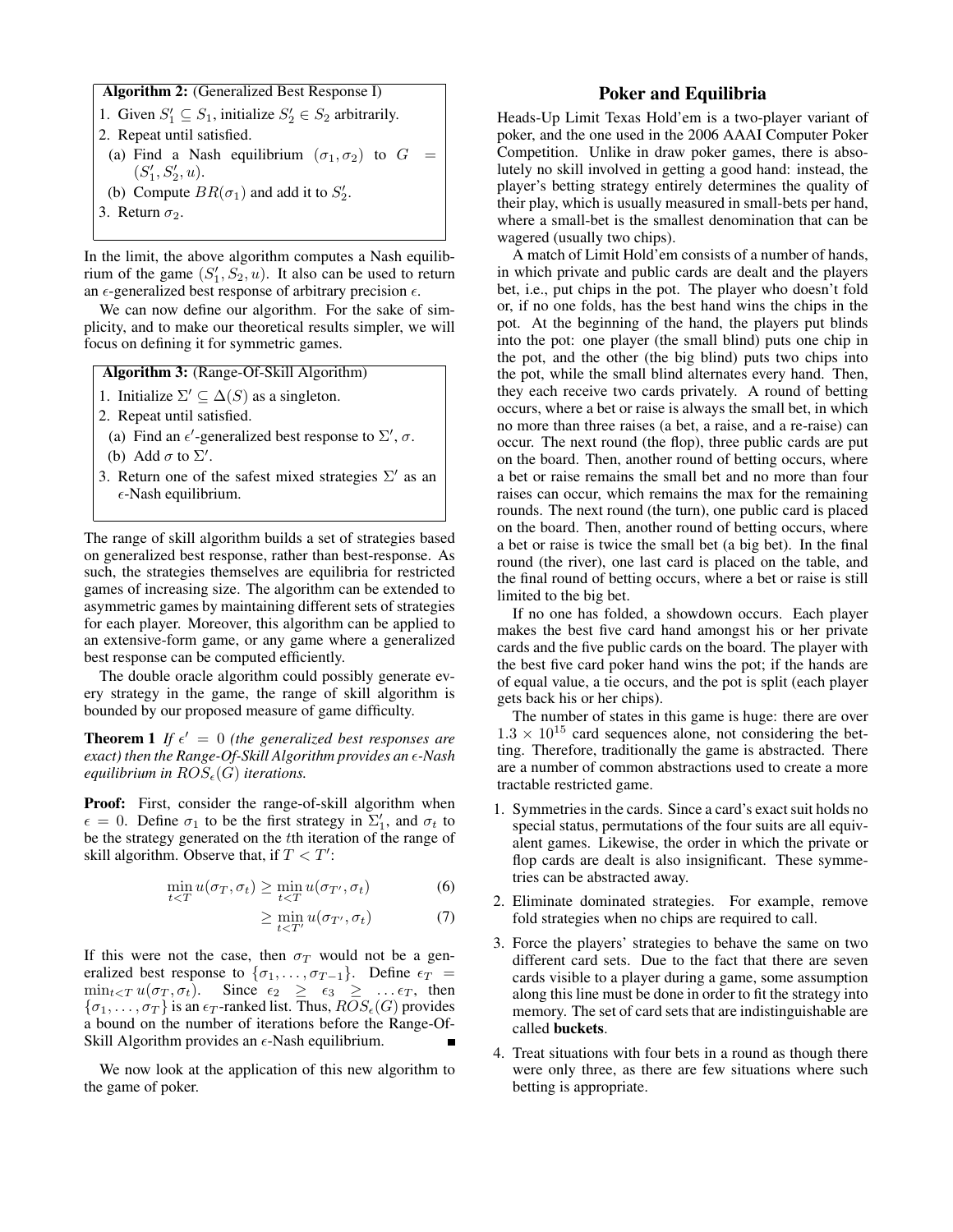5. Fix the players' betting strategy for a single round. This causes a drastic reduction in the size of the game.

These restrictions must be selected with a great deal of care. The more benign abstractions often do not offer a large enough reduction in the size of the game. Many of the more dramatic reductions are used at the cost of introducing serious flaws in the resulting equilibrium programs.

For example, the work of Billings' and colleagues (Billings *et al.* 2003) forced the players' betting in the first round to follow a fixed strategy. This caused significant weaknesses in the bot that have been exploited significantly by both humans and other bots (Billings *et al.* 2004). Gilpin and Sandholm (Gilpin & Sandholm 2006) solved the first two rounds of the game assuming that the strategy would always call afterwards. Even though a second equilibrium solution replaced these later rounds, the disconnect in the equilibrium resulted in a significant weakness (Zinkevich & Littman 2006).

These examples suggests it is important to solve for all of the rounds simultaneously. However, even with other aggressive forms of abstraction it is intractable to use the techniques of Koller and Megiddo (Koller & Megiddo 1992) on a full four-round game without fixing at least one round. The reason is actually two-fold: the size of the four-round game is difficult to fit into memory and there is numeric instability when dealing with the products of four full rounds of probabilities as is required by sequence form.

The range of skill algorithm presented in the previous section, though, offers an alternative to the techniques of Koller and Megiddo. Using the range of skill algorithm we can solve a complete four-round abstraction of Limit Texas Hold'em. In particular, we make two major abstraction choices. First, we bucket all card sequences down to only 625 for each player. This bucketing is done by compressing the player's private cards and the board cards down to a single number called hand strength, which measures the probability of winning with the hand against a random hand. Buckets are formed as the quintiles of this hand strength on every round given the previous rounds' buckets so that the probability of transition to any bucket in the next round has a nearly equal probability. This results in  $5^4 = 625$  buckets. Second, we assume that only three bets are allowed per round reducing the number of betting sequences by a factor of 5. Observe that storing a strategy for this restricted game, the primary requirement of the range of skill algorithm, requires  $625 \times 3425$  floating point values or around 17MB. Contrast this with representing the whole game, the primary requirement for the linear program, which requires 625 times more memory or almost 11GB.

## Empirical Results

We used the range of skill algorithm to find an approximate Nash equilibrium to the abstracted game described in the previous section. This bot was called SmallBot2298 (second generation bot after 298 iterations of the range of skill algorithm). SmallBot2298's abstraction assumed that there are two raises after the blinds in the first round (when there are normally three) and there are three raises in the last

three rounds (when there are four). If, while playing the real game, one of these constraints was violated, it would be due to a raise by the opponent. We created BigBot2298 that could play the full game: it calls any such raise, and plays how SmallBot2298 would have if the raise had not happened. We investigate the effectiveness of BigBot2298 both in terms of an analysis of its exploitability and its performance against other near optimal strategies.

Due to the fact that a best response is much easier to compute than a Nash equilibrium, we can actually compute the suboptimality of SmallBot2298 in games with various levels of abstraction. To begin with, SmallBot2298 is within 0.01 small bets per hand of optimal in the abstracted game in which it plays<sup>3</sup>. Moreover, BigBot2298 is within  $0.025$ small bet per hand of optimal in the game where the betting is not abstracted but the cards are. This was determined by computing the best response to BigBot2298 in this game. The low additional exploitability justifies the choice of this abstraction. We also considered its exploitability versus a bot with a much finer level of hand strength abstraction.. In particular, we considered a bot that used the same card abstraction technique, but with ten buckets per round for a total of 10,000 sequences instead of 625. The best-response to SmallBot2298 in this game was 0.053 and 0.065 with and without the betting abstraction, respectively. These results, split by player, are summarized in Table 1.

Further, we ran BigBot2298 against the competitors from the bankroll competition of the 2006 AAAI Poker Competition. BigBot2298 and each competitor played 40,000 hands. In particular, we randomly generated the cards for 20,000 hands, and the hand was played twice with each bot in both seats. The results are displayed in Table 2 (combined with the results from the competition).

Observe that not only does BigBot2298 have a statistically significant positive expected winnings against all the other bots, but its average win rate of 0.34 small bets per hand is higher than Hyperborean's 0.28 small bets per hand win rate. Therefore, it would have won the competition.

# Generalized Best Response: A Theoretical Improvement

If the Range-Of-Skill Algorithm is implemented with Generalized Best Response I as a method of computing the generalized best response, in theory one could generate every deterministic strategy in order to get this generalized best response. Therefore, we discuss here another variant which allows us to obtain runtime bounds based upon linear programming runtime bounds.

In particular, one can utilize the techniques of (Koller & Megiddo 1992). From the first player's perspective, if the second player is fixed, a game of poker is like a Markov decision process. This Markov decision process has a set of states S, some of which are terminal  $T \subseteq S$  and some of which are non-terminal  $N = S\T$ . Given a state  $s \in N$ , there is a set of actions  $A(s)$  that can be used in that state. There is also a set of initial states  $I \subseteq S$ . Given a state

<sup>&</sup>lt;sup>3</sup>The closest bots in the 2006 AAAI Computer Poker Competition differed by approximately 0.05 small bets per hand.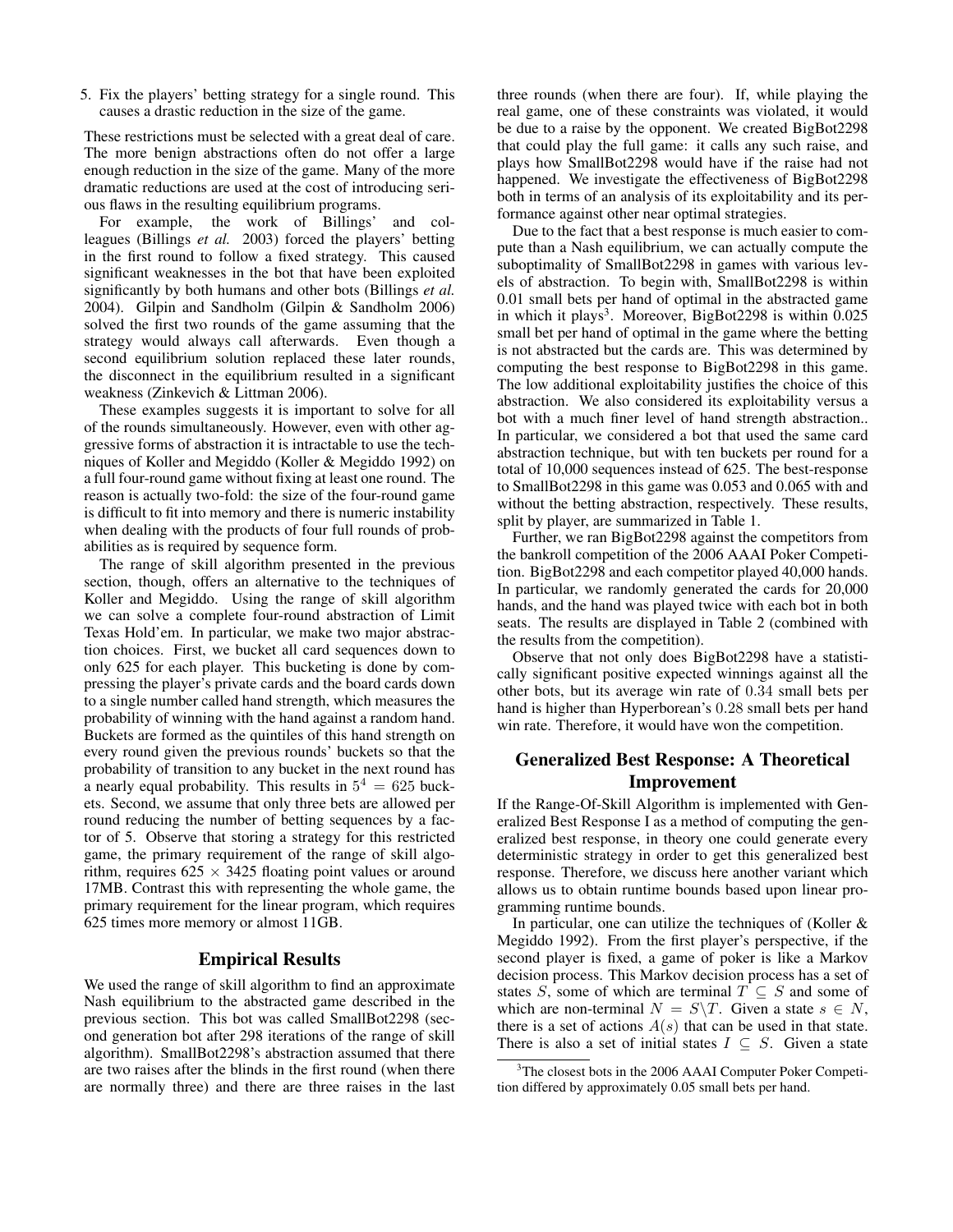|          | 5 Buckets, abstracted betting 1 | 5 Buckets, full betting | 10 Buckets, abstracted betting | 10 Buckets, full betting |
|----------|---------------------------------|-------------------------|--------------------------------|--------------------------|
| Player 1 | 0.0936                          | 0.1150                  | 0.1377                         | 0.1584                   |
| Player 2 | $-0.0725$                       | $-0.0620$               | $-0.0322$                      | $-0.0204$                |
| Average  | 0.0106                          | 0.0265                  | 0.0528                         | 0.0648                   |

Table 1: The amount won (in small bets per hand) by a best response against the Player 1 and Player 2 strategies of Small-Bot2298 in various abstractions of poker. These figures have been computed analytically.

|                 | BigBot2298         | Hyperborean      | <b>Bluffbot</b>   | Monash-BPP         | Teddy             | Average  |
|-----------------|--------------------|------------------|-------------------|--------------------|-------------------|----------|
| BigBot2298      |                    | $0.061 + 0.015$  | $0.113 + 0.011$   | $0.695 + 0.015$    | $0.474 \pm 0.023$ | 0.336    |
| Hyperborean     | $-0.061 \pm 0.015$ |                  | $0.051 \pm 0.017$ | $0.723 \pm 0.016$  | $0.407 \pm 0.025$ | 0.280    |
| <b>BluffBot</b> | $-0.113 + 0.011$   | $-0.051 + 0.017$ |                   | $0.527 + 0.020$    | $-0.190 + 0.043$  | 0.043    |
| Monash-BPP      | $-0.695 + 0.015$   | $-0.723 + 0.016$ | $-0.527 + 0.020$  |                    | $1.168 + 0.043$   | $-0.015$ |
| Teddy           | $-0.474 \pm 0.023$ | $-0.407 + 0.025$ | $0.190 \pm 0.043$ | $-1.168 \pm 0.043$ |                   | $-0.465$ |

Table 2: A cross table indicating the number of small bets per hand won by the row player from the column player in an extended version of the Computer Poker Competition. The results with BigBot2298 were generated for this paper, with other results taken from (Zinkevich & Littman 2006).

 $s \in S \backslash I$ , there is a predecessor pair  $P(s) = (s', a)$  such that playing  $a$  in  $s'$  can lead to  $s$ .

The states of this Markov decision process are betting sequences and card (or bucket) sequences. Observe that in this Markov decision process, there is exactly one path to each state.

For any state  $s \in S$ , define  $p_s^{\sigma_1}$  to be the probability that the first player using strategy  $\sigma_1$  will select all of the actions required to reach state s, given that all of the actions by the other player (and actions of nature) required also occur. Define  $p_{s,a}^{\sigma_1}$  to be the probability of the first player selecting all of the actions required to reach state  $s$  and then action  $a$ , given that all of the actions by the other player (and actions of nature) required also occur. For all  $s \in N$ :

$$
p_s^{\sigma_1} = \sum_{a \in A(s)} p_{s,a}^{\sigma_1}.
$$
 (8)

If playing action  $a$  in state  $s$  can immediately lead to  $s'$  (i.e.,  $P(s, a) = s'$ , then:

$$
p_{s,a}^{\sigma_1} = p_{s'}^{\sigma_1}.
$$
\n<sup>(9)</sup>

For any fixed strategy  $\sigma_2$  of the second player, each terminal state has a probability of occurring (given the actions of the first player would lead to it) and an expected utility for the first player (fixed if it is a fold; dependent upon the posterior distribution over the opponent's hand if it is a showdown). Therefore, we can define the utility vector representation, a function  $u^{\sigma_2}: T \to \mathbf{R}$  such that:

$$
u(\sigma_1, \sigma_2) = \sum_{s \in T} p_s^{\sigma_1} u_s^{\sigma_2}.
$$
 (10)

Thus, given a set of strategies  $S' \subseteq \Delta(S_2)$  for the second player, one can define the worst case performance of the first player as:

$$
\min_{\sigma_2 \in S'} u(\sigma_1, \sigma_2) = \min_{\sigma_2 \in S'} \sum_{s \in T} p_s^{\sigma_1} u_s^{\sigma_2}.
$$
 (11)

A generalized best response is:

$$
\max_{\sigma_1} \min_{\sigma_2 \in S'} u(\sigma_1, \sigma_2) = \min_{\sigma_2 \in S'} \sum_{s \in T} p_s^{\sigma_1} u_s^{\sigma_2}.
$$
 (12)

We can discover  $p_s^*$  and  $p_{s,a}^*$  conforming to a generalized best response to  $S'$  by maximizing v subject to:

$$
p_s = \sum_{a \in A(s)} p_{s,a} \quad \forall s \in N,
$$
\n(13)

$$
p_{s,a} = p_{s'} \quad \forall s, s' \in S, a \in A(s) \text{ where } P(s') = (s, a),
$$
\n(14)

$$
p_s \ge 0 \quad \forall s \in T,\tag{15}
$$

$$
p_{s,a} \ge 0 \quad \forall s \in N, a \in A(s), \tag{16}
$$

$$
p_s = 1 \quad \forall s \in I,\tag{17}
$$

$$
v \le \sum_{s \in T} p_s u_s^{\sigma_2} \quad \forall \sigma_2 \in S'. \tag{18}
$$

We call this algorithm Generalized Best Response II.

The above can also be done from the second player's perspective.

Observe that the number of equations and variables is roughly proportional to the number of states  $|S|$  plus  $|S'|$ . Moreover, for a particular  $\sigma_2 \in \Delta(S_2)$ , the function  $u_s^{\sigma_2}$  can be computed from  $p_s^{\sigma_2}$  with a single traversal of the states of the full game. This can be done as soon as it is generated (instead of for each generated best response).

If we define  $q$  to be the number of game states (nodes in the extensive form game),  $v$  to be the number of states in the MDP (the view), then:

Theorem 2 *The Range of Skill Algorithm which uses Generalized Best Response II, given a symmetric game* G*, can compute an*  $\epsilon$ -Nash equilibrium by solving  $ROS_{\epsilon}(G)$  linear *programs of size less than*  $ROS_{\epsilon}(G) + v$  *each, and iterating over all g states*  $ROS_{\epsilon}(G)$  *times.* 

The following can be derived from (Grotschel, Lovasz, & Schrijver 1988, pages 69–70,75):

**Theorem 3** Given  $C$  ∈ {−N...N}<sup>n×n</sup>, d ∈ {−N . . . N} <sup>n</sup> *with* m *nonzero entries, assuming*  ${x : Cx \leq d}$  *is full-dimensional (i.e., has strictly*